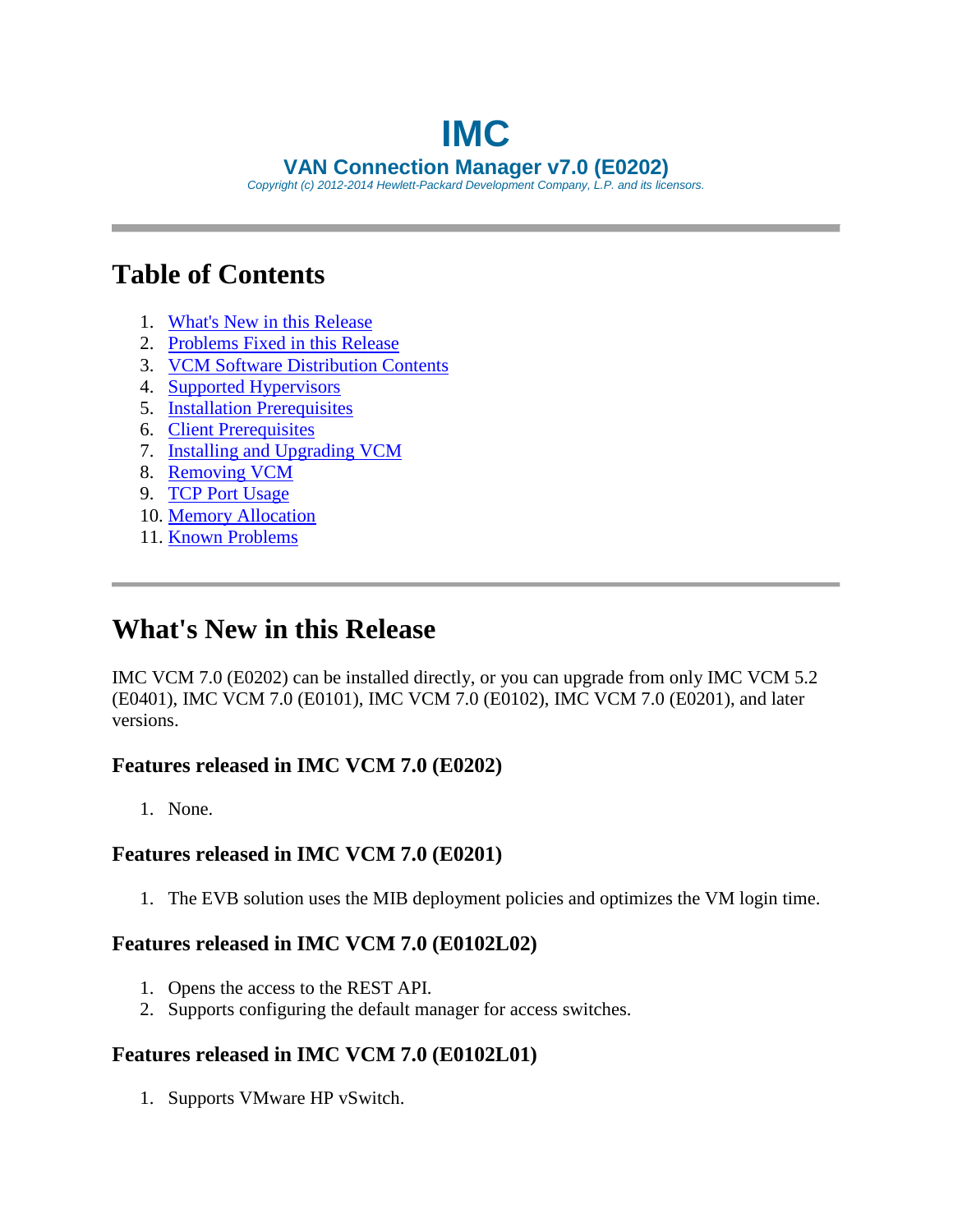- 2. Supports VMware HP vSwitch Plugin.
- 3. Supports Citrix Xen Plugin.
- 4. Supports VMM Plugin.

#### **Features released in IMC VCM 7.0 (E0102)**

- 1. Supports Citrix Xen Server 6.1.0.
- 2. Supports Windows Server 2012 Hyper-V.

#### **Features released in IMC VCM 5.2 (E0401L01)**

- 1. VMs can be created through vApp templates in vCloud and connections can be deployed for VMs. vCloud Director5.1.x is recommended.
- 2. A maximum connection limit is set for each edge switch.

#### **Features released in IMC VCM 5.2 (E0401)**

- 1. Deploys vApps through the vApp template in vCloud and creates connections for the VMs of the vApp. VMware vCloud Director 1.5.x is recommended.
- 2. Supports KVM server, Nexus 1000V servers, and ESX distributed vSwitches.

### <span id="page-1-0"></span>**Problems Fixed in this Release**

#### **Problems Fixed in IMC VCM 7.0 (E0202)**

- 1. When you view the migration history task details, an error page appears.
- 2. When you use HP 5900V of a new release, for example, F0203, registering the HP 5900V plug-in with vCenter through IMC fails.
- 3. IMC is navigated to the login page if you click Cancel when configuring the default manager for an edge switch.

#### **Problems Fixed in IMC VCM 7.0 (E0201)**

1. When you restart an edge switch and access the edge switch list, the page times out and prompts you to log in again.

#### **Problems Fixed in IMC VCM 7.0 (E0102L02)**

1. When the migration occurs between non-edge switches, errors occur to the displayed virtual connection information.

#### **Problems Fixed in IMC VCM 7.0 (E0102L01)**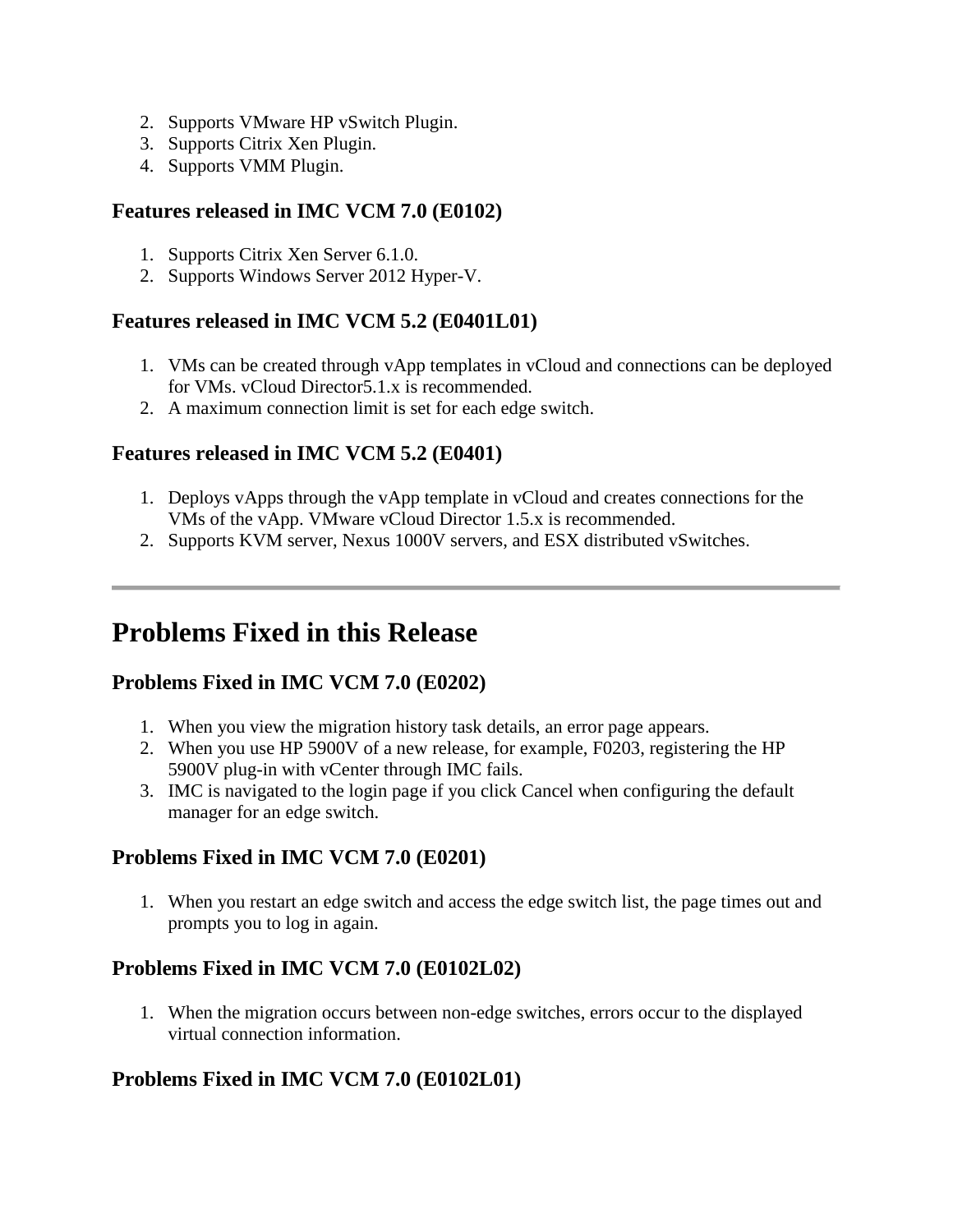1. When you add or modify a VSI type, an error page occurs if you click the Close button to close the window that appears and then expand or collapse the VSI type version information.

#### **Problems Fixed in IMC VCM 7.0 (E0102)**

- 1. After you select a VSI type version and create a virtual connection, the VSI type version of the virtual connection is different from the selected version.
- 2. When the Bandwidth Control service units are undeployed, the system prompts that the operation partially succeeds, and part of the configurations are not cleared.
- 3. When a VM is connected to the same edge switch before and after a migration, the undeployment task fails, and part of the configurations are not cleared.

#### **Problems Fixed in IMC VCM 5.2 (E0401L01)**

None.

#### **Problems Fixed in IMC VCM 5.2 (E0401)**

- 1. When an offline process is created for a VM, the VLAN configuration is not undeployed from the VM.
- 2. After a PlugIn registration with vCenter failure occurs due to privilege reasons, a register record appears in CRM, and it cannot be modified or removed.
- 3. The CRM connection might fail to be deployed for an aggregate interface that has more than 10 member ports.

[ [Table of Contents](#page-0-1) ]

## <span id="page-2-0"></span>**VCM Software Distribution Contents**

The IMC VCM 7.0 (E0202) distribution list contains the following files and folders:

- 1. **VCM\manual\readme\_vcm\_7.0 (E0202).html** This file
- 2. **VCM\windows\install** IMC VCM installation program for Windows OS
- 3. **VCM\linux\install** IMC VCM installation program for Linux OS

[ [Table of Contents](#page-0-1) ]

### <span id="page-2-1"></span>**Installation Prerequisites**

Server Requirements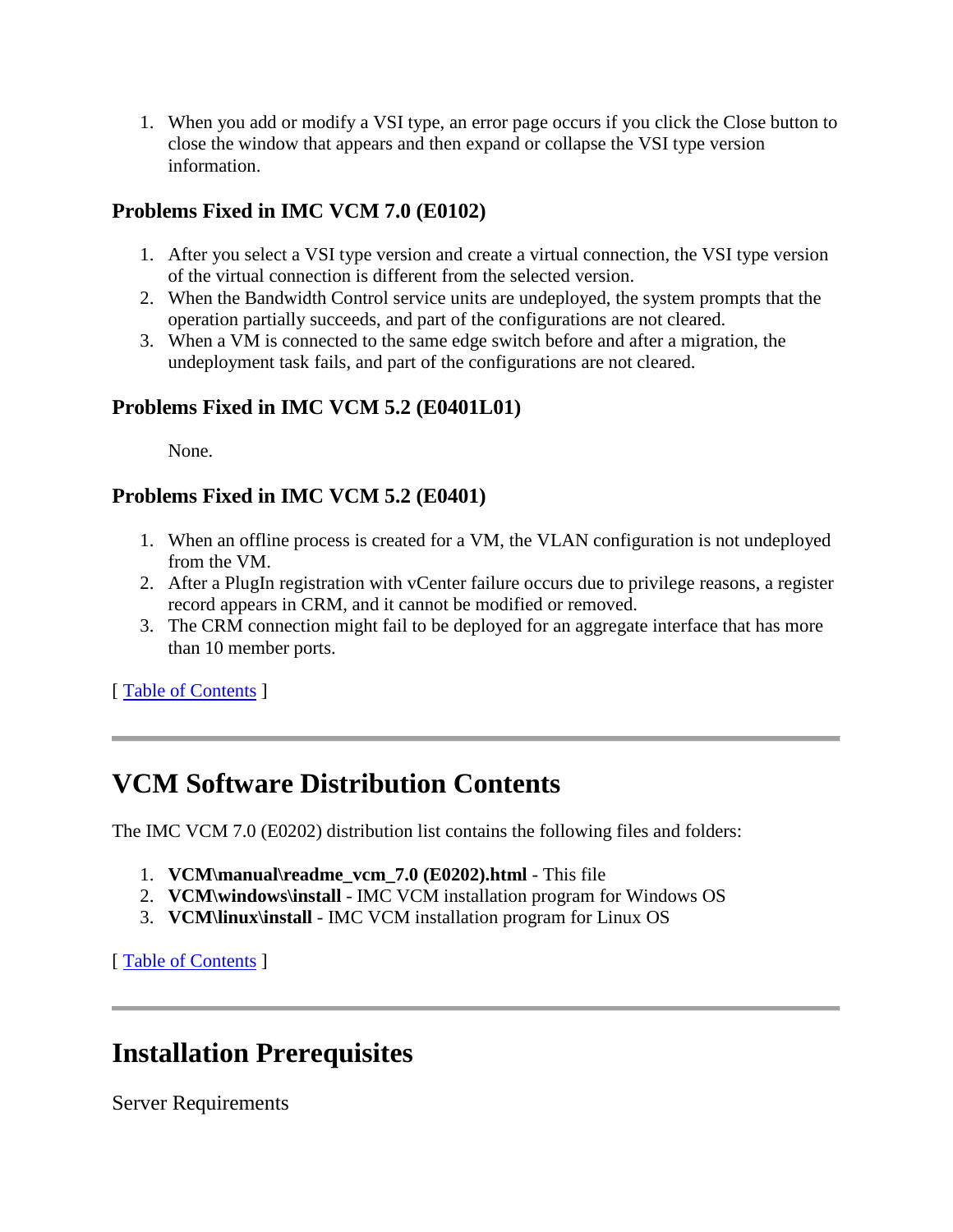The following are the minimum hardware and software requirements for running IMC on a PC server:

- IMC Platform Compatibility
	- o IMC Platform version: IMC PLAT 7.0 (E0202) and its patches
- Minimum hardware requirements
	- o Pentium 4 3.0 GHz processor
	- o 4 GB of RAM
	- o 50 GB hard disk space
- Operating system (Versions marked X64 are recommended):
	- o Windows Server 2003 with Service Pack 2
	- o Windows Server 2003 X64 with Service Pack 2 and KB942288
	- o Windows Server 2003 R2 with Service Pack 2
	- o Windows Server 2003 R2 X64 with Service Pack 2 with KB942288
	- o Windows Server 2008 with Service Pack 2
	- o Windows Server 2008 X64 with Service Pack 2
	- o Windows Server 2008 R2 X64 with Service Pack 1
	- o Windows Server 2012 X64 with KB2836988
	- o Red Hat Enterprise Linux 5 (Enterprise and Standard versions only)
	- o Red Hat Enterprise Linux 5 X64 (Enterprise and Standard versions only)
	- o Red Hat Enterprise Linux 5.5 (Enterprise and Standard versions only)
	- o Red Hat Enterprise Linux 5.5 X64 (Enterprise and Standard versions only)
	- o Red Hat Enterprise Linux 5.9 (Enterprise and Standard versions only)
	- o Red Hat Enterprise Linux 5.9 X64 (Enterprise and Standard versions only)
	- o Red Hat Enterprise Linux 6.1 X64 (Enterprise and Standard versions only)
	- o Red Hat Enterprise Linux 6.4 X64 (Enterprise and Standard versions only)
- VMware:
	- o VMware Workstation 6.5.x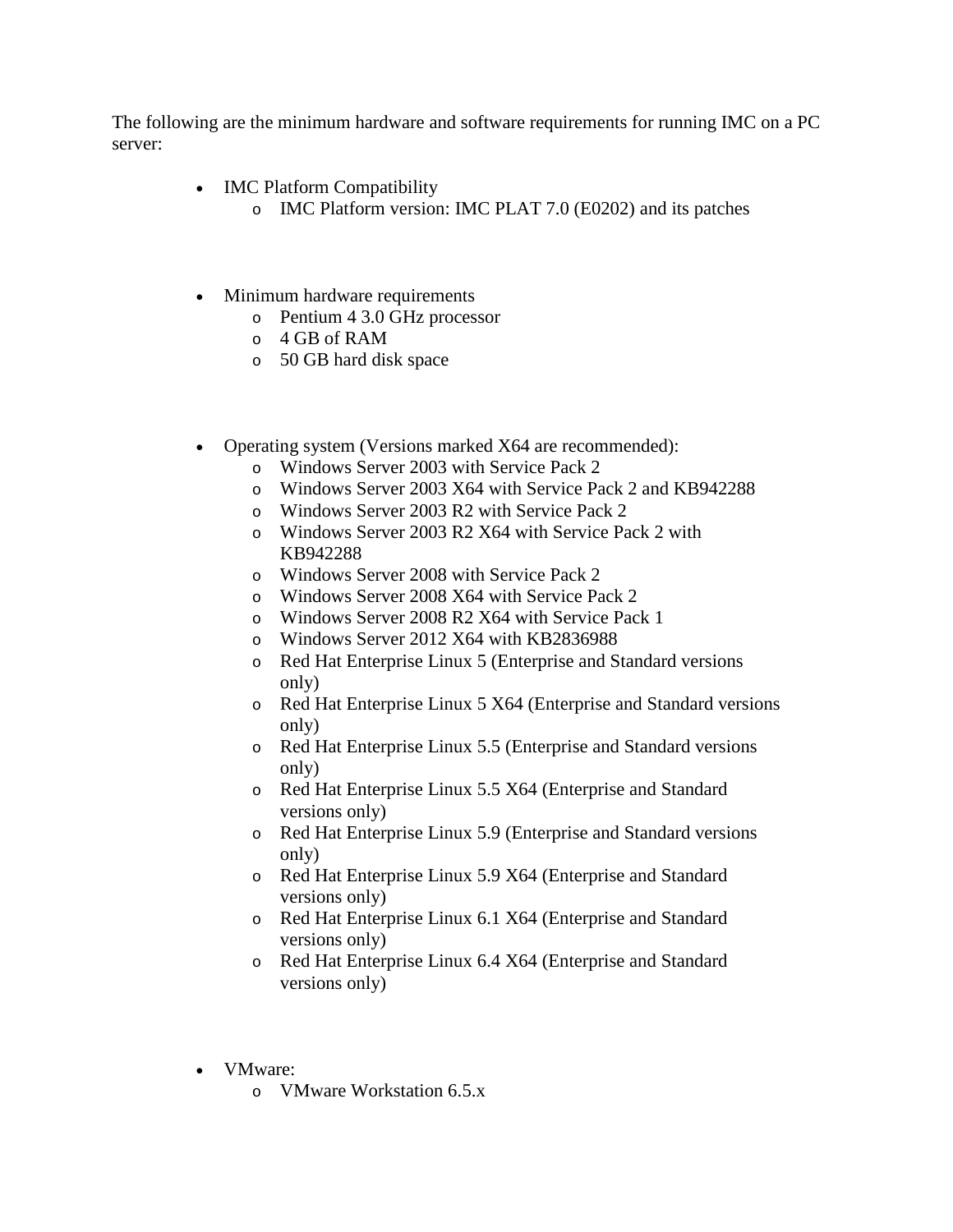- o VMware Workstation 9.0.x
- o VMware ESX Server 4.x
- o VMware ESX Server 5.x
- Hyper-V:
	- o Windows Server 2008 R2 Hyper-V
	- o Windows Server 2012 Hyper-V
- Database
	- o Microsoft SQL Server 2005 Service Pack 4 (Windows only)
	- o Microsoft SQL Server 2008 Service Pack 3 (Windows only)
	- o Microsoft SQL Server 2008 R2 Service Pack 2 (Windows only)
	- o Microsoft SQL Server 2012 Service Pack 1 (Windows only)
	- o Oracle 11*g* Release 1 (Linux only)
	- o Oracle 11*g* Release 2 (Linux only)
	- o MySQL Enterprise Server 5.1 (Linux and Windows) (Up to 1000 devices are supported)
	- o MySQL Enterprise Server 5.5 (Linux and Windows) (Up to 1000 devices are supported)
	- o MySQL Enterprise Server 5.6 (Linux and Windows) (Up to 1000 devices are supported)

[ [Table of Contents](#page-0-1) ]

### <span id="page-4-0"></span>**Client Prerequisites**

PC Requirements

- Minimum hardware requirements
	- o 1.5 GHz processor
	- o 2048 MB of RAM
	- o 50 GB hard disk space
- Operating system
	- o Windows XP SP3 or later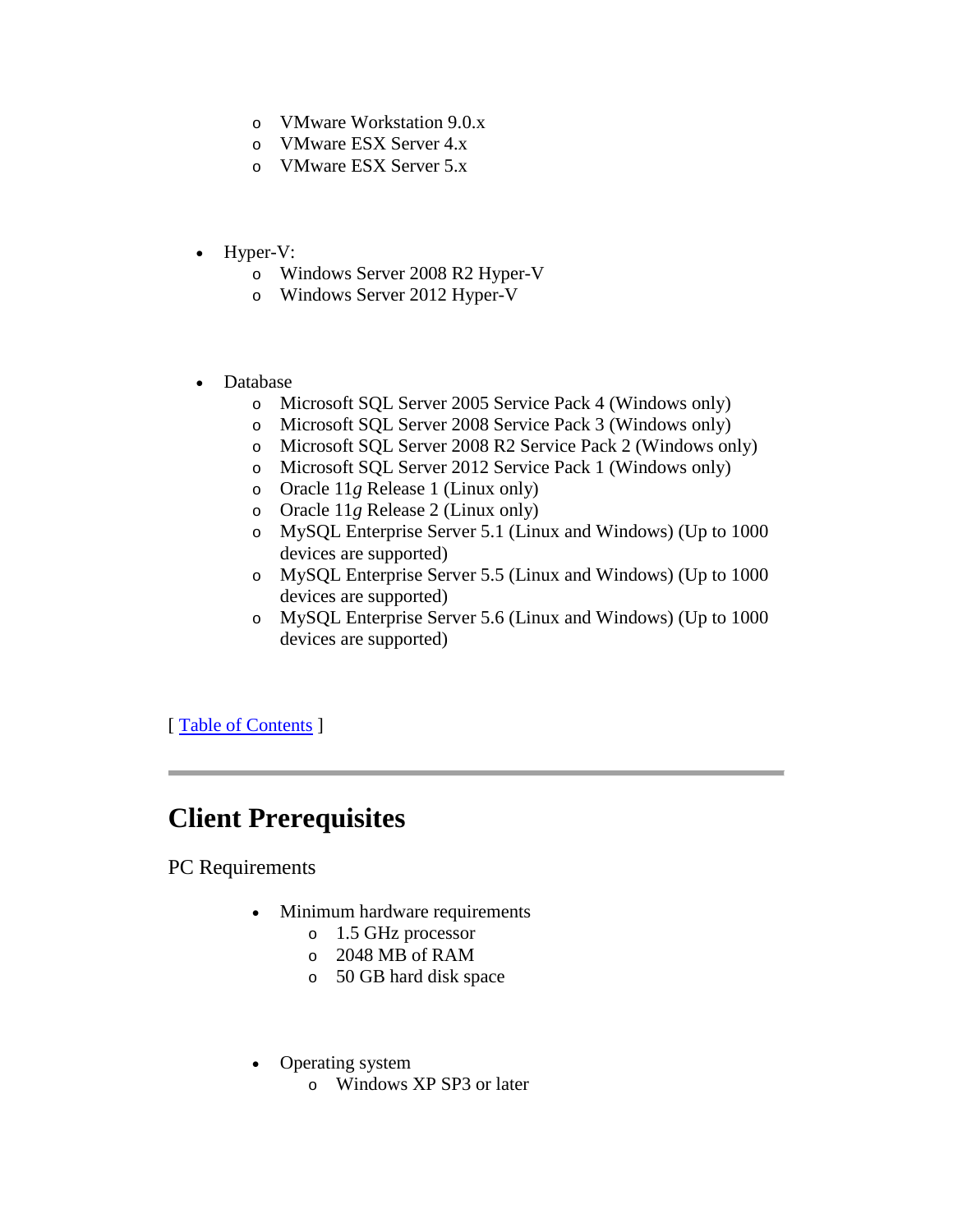- Browser
	- o IE 9.0 or 10.0 is recommended.
	- o Firefox 20 or later is recommended.
	- o Chrome 26 or later is recommended.
	- o Turn off the blocking settings in the browser.
	- o Add the IMC website to the trusted sites of the browser.
	- o The recommended resolution width is 1280.
	- o JRE 1.6.0\_update10 or later is recommended. If a client has no JRE, IMC prompts the user to install JRE for the client.

[ [Table of Contents](#page-0-1) ]

### <span id="page-5-0"></span>**Installing and Upgrading VCM**

Before installing VCM, make sure IMC is installed correctly. To launch the VCM installation wizard, click **Install** on the **Monitor** tab of the Intelligent Deployment Monitoring Agent, select the *components* sub-directory of the upgrade package, and click **OK**.

For more information about the installation procedure, see HP IMC deployment guides.

To upgrade VCM:

- 1. Back up the IMC database on the **Environment** tab in the Intelligent Deployment Monitoring Agent.
- 2. Stop all processes in the Intelligent Deployment Monitoring Agent.
- 3. Click **Install** on the **Monitor** tab.
- 4. Select the *install/components* subdirectory of the upgrade package and click **OK**.
- 5. After the installation is complete, the Intelligent Deployment Monitoring Agent automatically detects all components that must be upgraded. Click **OK** to start upgrading the components.
- 6. For distributed IMC deployment, upgrade all components on each subordinate server.
- 7. Start all processes in the Intelligent Deployment Monitoring Agent.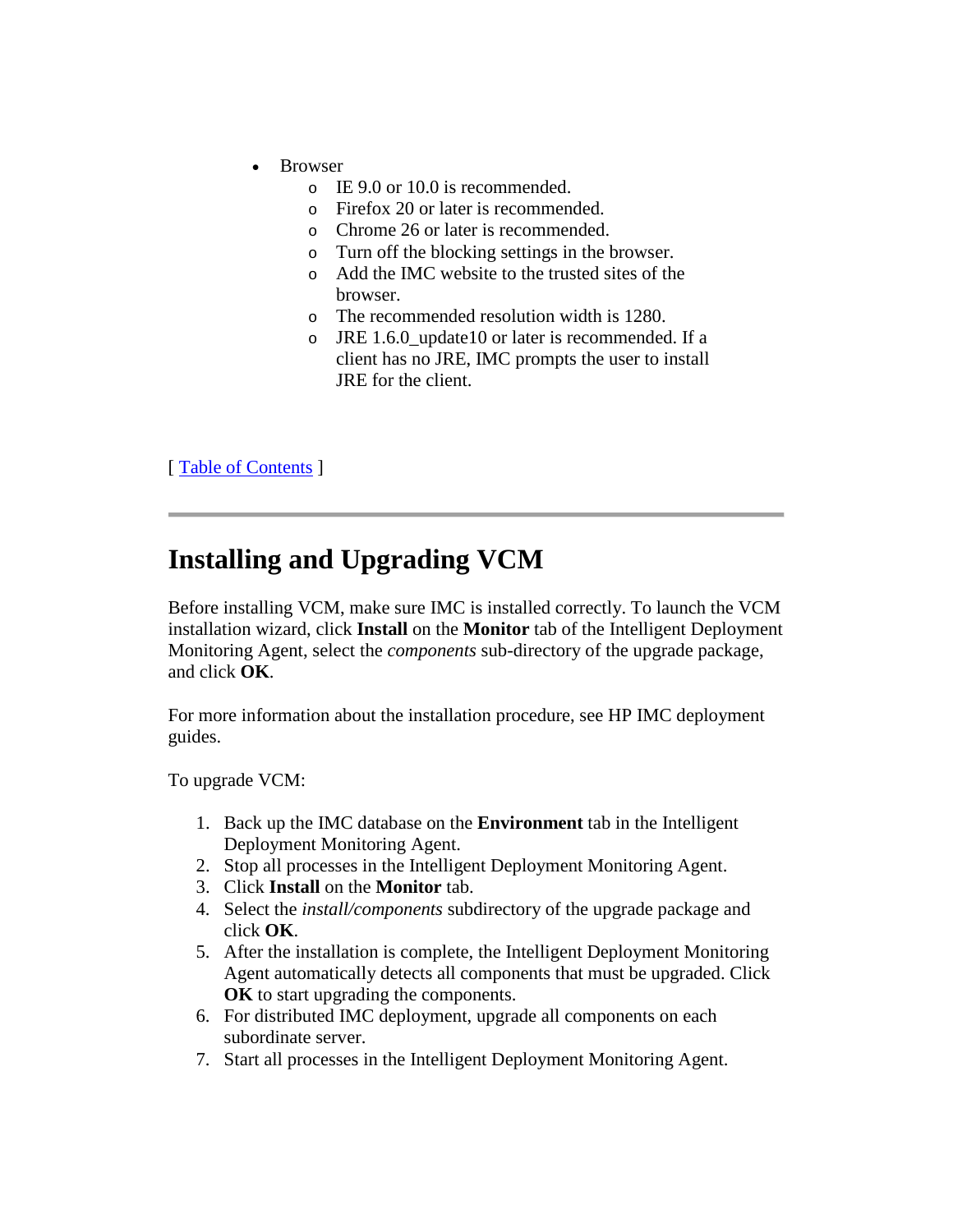For more information about the upgrade procedure, see *HP IMC Getting Started Guide* and HP IMC deployment guides.

[ [Table of Contents](#page-0-1) ]

## <span id="page-6-0"></span>**Removing VCM**

- 1. In the Intelligent Deployment Monitoring Agent, select **Stop IMC** on the **Monitor** tab to stop all processes.
- 2. On the **Deploy** tab, right-click the VCM component and select **Uninstall the Component** from the shortcut menu.
- 3. Click **OK** in the operation success dialog box.

[ [Table of Contents](#page-0-1) ]

### <span id="page-6-1"></span>**Port Usage**

The IMC Server will BIND to and use the following TCP/IP Ports.

| Port            | <b>Usage</b>                                                             |
|-----------------|--------------------------------------------------------------------------|
|                 | TCP 61616 Used for communication in Master-Slave deployment environment. |
| TCP22           | SSH port, used to Configure Cisco device.                                |
| TCP23           | Telnet port, used to Configure Cisco device.                             |
| UDP 161         | SNMP port, used to manage SNMP devices. elements.                        |
| <b>TCP 1433</b> | SQL Server database listening port (Windows only).                       |

[Table of Contents]

### <span id="page-6-2"></span>**Memory Allocation**

See readme\_plat\_7.0 (E0202).html

[ [Table of Contents](#page-0-1) ]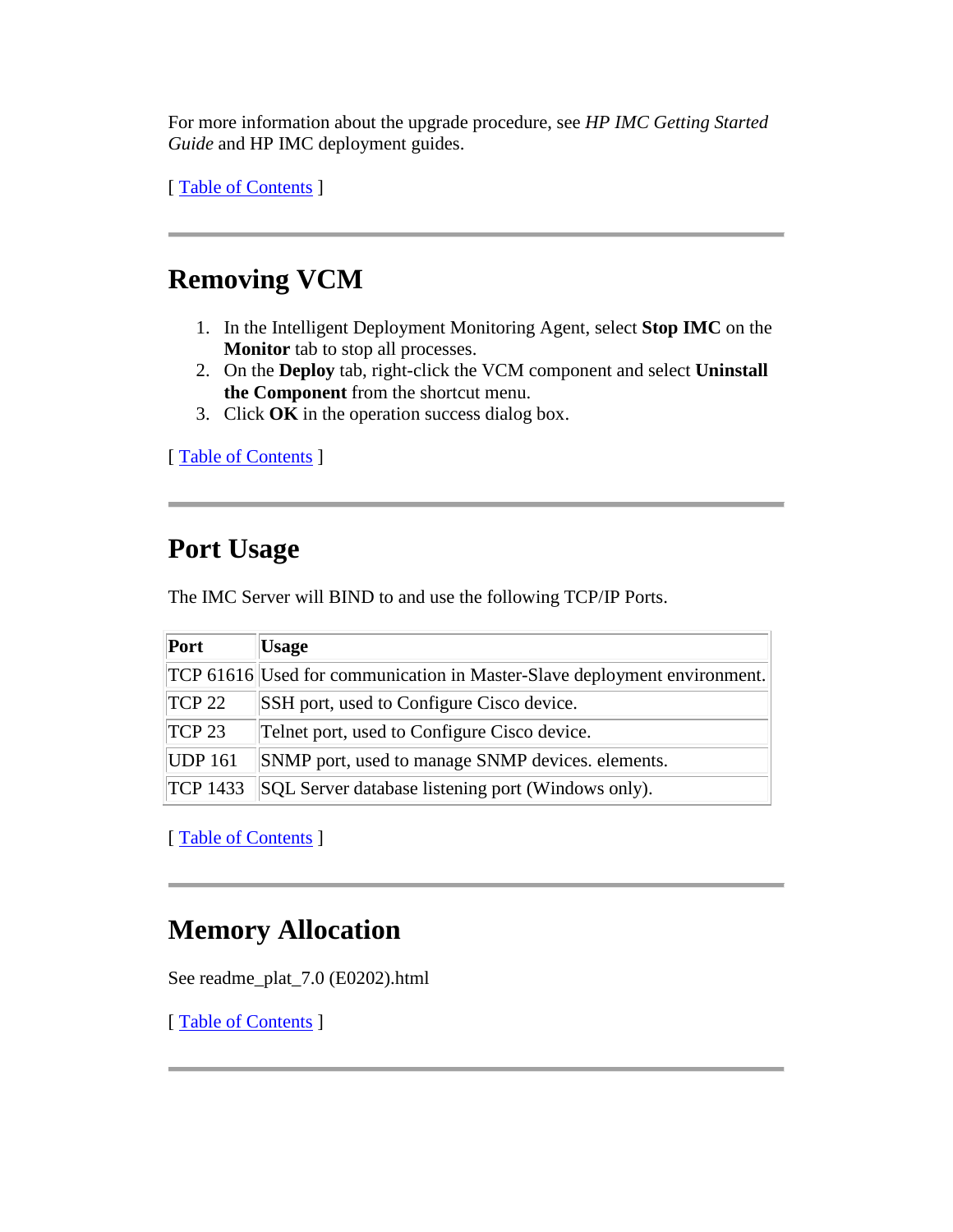## **Known Problems**

- 1. It is a good practice to connect a virtual machine to the physical network through only one port. If you connect a virtual machine to the physical network through multiple ports, you must aggregate these ports to form a logical port.
- 2. The interval between a VM start and stop, or between two VM migrations, should be greater than 5 minutes, because a too short interval can cause online and offline failures.
- 3. When the online/offline operation is performed, the system might prompt that the ACL, QoS, or VLAN-related operations fail because ACL, QoS, or VLAN configuration is deployed or deleted multiple times. However, the associated configurations have been successfully deployed or deleted. Therefore, the operation failure prompt does not affect the VSI type service implementation. If a deployed ACL or QoS configuration is being used by other applications, the IMC prompts that the operation fails when you delete the configuration.
- 4. Support for bandwidth and priority parameters varies by device vendor. During a migration, configuration deployment might fail because the set values are not within the value ranges supported by devices. Therefore, HP does not recommend using switches from multiple vendors in a network.
- 5. The dvSwitch that a Nexus 1000v registers in vCenter does not actively send CDP packets. Therefore, if the physical switch connected to the dvSwitch does not actively send CDP packets either, IMC cannot calculate the access position of the virtual machine on the physical switch. As a result, VCM cannot correctly deploy configurations. In a Nexus 1000v environment, please make sure the physical switch connected to the Nexus 1000v dvSwitch is a Cisco switch.
- 6. When a VMware dvSwitch/vSwitch is not configured with a VMKernel IP, it does not send CDP packets. If the physical switch connected to the dvSwitch/vSwitch is not a Cisco device (a non-Cisco device can not actively send CDP packets), IMC cannot calculate the access position of the virtual machine on the physical switch. As a result, VCM cannot correctly deploy configurations. Therefore, when the peer device of a dvSwitch/vSwitch is not a Cisco device, you must configure a VMKernel IP address for the dvSwitch/vSwitch.
- 7. When you deploy the vApp, you must use the organization network rather than the vApp network, and the vApp and users must have privilege to the organization network used. Otherwise, the vApp deployment fails.
- 8. On some Cisco devices, the CLI cannot delete dynamic ARP entries. When the gateway of an access device is a Cisco device and the VLANs for the virtual machines are not configured on the destination switch, the ARP entries on the gateway fail to be updated after IMC issues the configuration. As a result, the virtual machines cannot be accessed for a